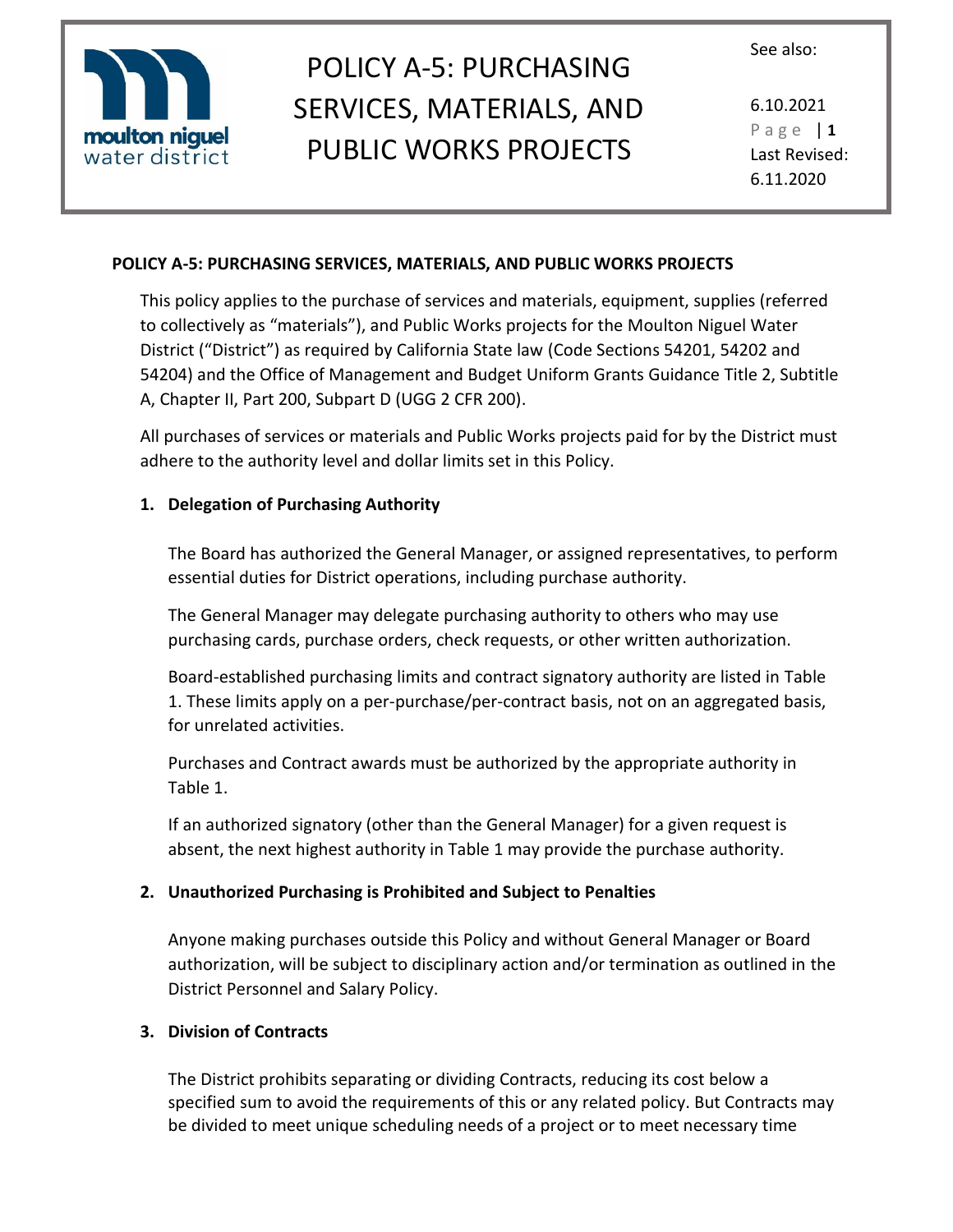

## POLICY A-5: PURCHASING SERVICES, MATERIALS, AND PUBLIC WORKS PROJECTS

6.10.2021 P a g e | **2** Last Revised: 6.11.2020

frames. Also, no Contract shall include language to limit competitive bidding or solicitation to any one specific vendor, brand, product, thing, or service, except for the exempt items listed in this policy. (See Item #14)

## **4. Purchase Amounts Include Taxes and Shipping**

Purchase amounts include taxes and the cost of shipping, freight fees, and any other charges billed by the supplier or contractor within the authorized limits in this Policy.

## **5. Online Purchases and Utilization of Electronic Signatures**

The District may use electronic commerce whenever reasonable or cost-effective. The District may accept electronic signatures and records for District procurement.

## **6. Requisitions for Purchasing Materials and Services**

District staff who require materials or services to carry out the defined duties of their positions shall submit Requisitions, in advance, for purchases in accordance with this Policy. The Purchasing Department will generate a Purchase Order (PO) from the Requisition.

## **7. Check Requests**

A check request can be used for certain limited materials or services without a PO. Check requests may be used to request payment for Non-Discretionary Purchases, such as services rendered, subscriptions, membership dues, workshop/seminar/conference registrations, and use of facilities. Check requests are subject to the authorization limits established in Table 1.

## **8. Purchasing Cards**

Authorized District staff may be assigned Cal Cards to make miscellaneous purchases within the limits of Table 1. Cal Card purchases are subject to the terms and conditions of the District Cardholder Acceptance Agreement.

Services may not be purchased with Cal Cards due to lack of insurance and indemnification language associated with these purchases. District staff using Cal Cards are subject to the terms of this Policy and all related Cal Card usage terms or amendments. A Cal Card should not be used if a Purchase Order or other procurement method would be appropriate.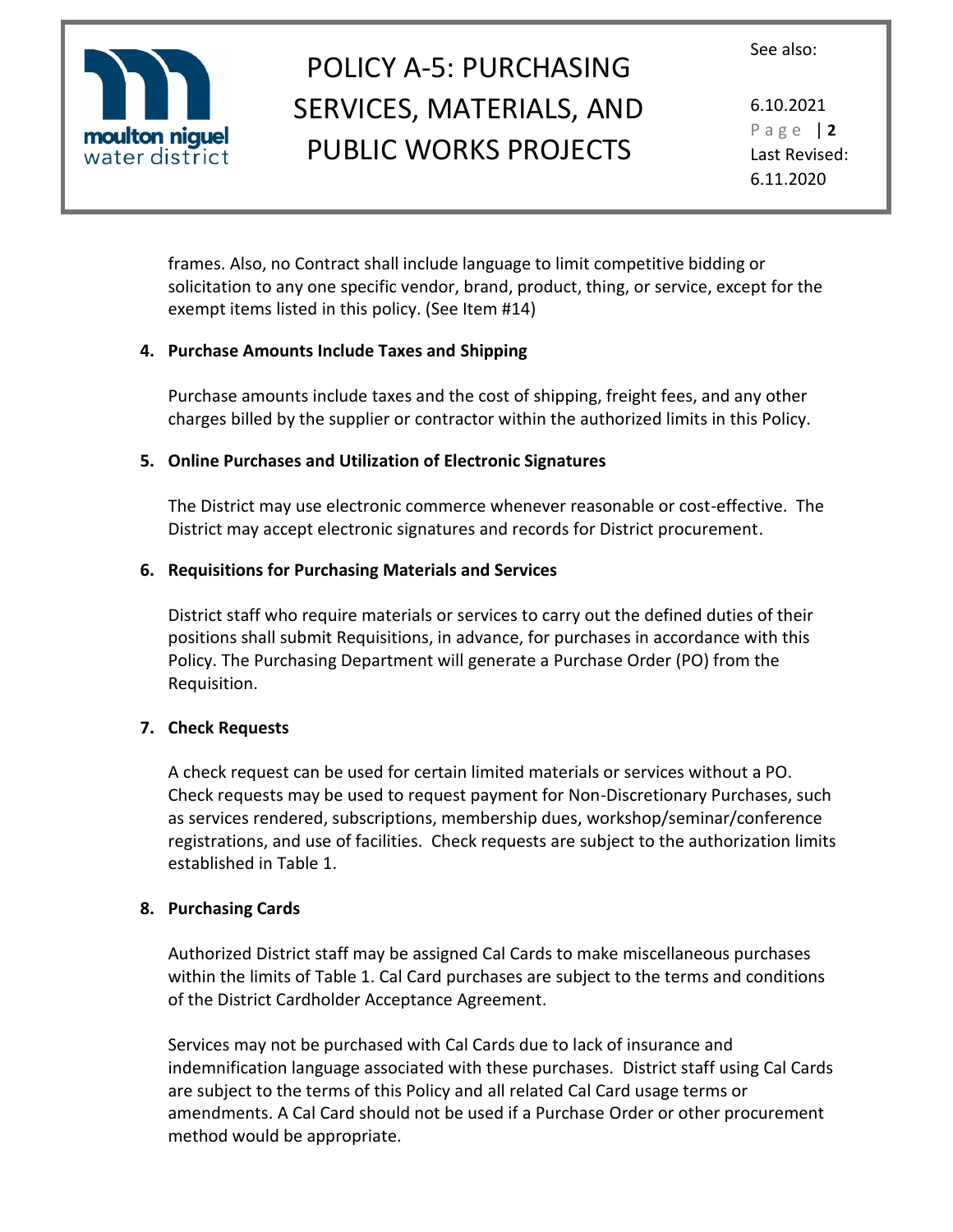

## POLICY A-5: PURCHASING SERVICES, MATERIALS, AND PUBLIC WORKS PROJECTS

6.10.2021 P a g e | **3** Last Revised: 6.11.2020

#### **9. Blanket Purchase Orders**

A Blanket Purchase Order is issued to cover all amounts expected to be paid to the supplier/contractor/Consultant for the fiscal year or through a Contract term. Blanket Purchase Orders expire at the end of the fiscal year or as soon as a Contract ends, whichever comes first.

For Blanket Purchase Orders exceeding \$75,000, the District will utilize work order forms to initiate work with the supplier/contractor/Consultant. The work order forms will indicate the estimated cost for the work order, and must be signed by a Staff Director or Staff Officer prior to initiating the work with the supplier/contractor/Consultant. If the Director or Officer for a given work order is absent, the next highest authority in Table 1 may provide the authorization.

## **10. References and Financial Responsibility Before Awarding Contracts**

Before awarding any Contract, the District will verify the references and financial responsibility of the contracting parties. After award, all Contracts shall be executed on behalf of the District by the appropriate authorized signatory indicated in Table 1.

No Contract will be awarded if funds are not available to make payment upon delivery or completion, or by payment schedule, unless authorized and approved by the Board or General Manager.

## **11. Contracts are Required for Any Services and Public Works Projects over \$5,000**

Contracts for Non-Professional Services, Professional Services and Public Works shall be executed when the cost exceeds \$5,000 (except for an Emergency as defined in this policy).

## **12. Authorization of Multi-Year Contracts in the District's Best Interest**

Multiple Year Contracts are allowed when they are in the best interest of the District as determined by the General Manager.

The dollar value of a Multiple Year Contract shall be the total contract value, including optional renewal periods. Once initially approved, any contract renewals may be authorized by the General Manager, regardless of dollar amount, if the pre-priced option is consistent with the terms of the initial Contract.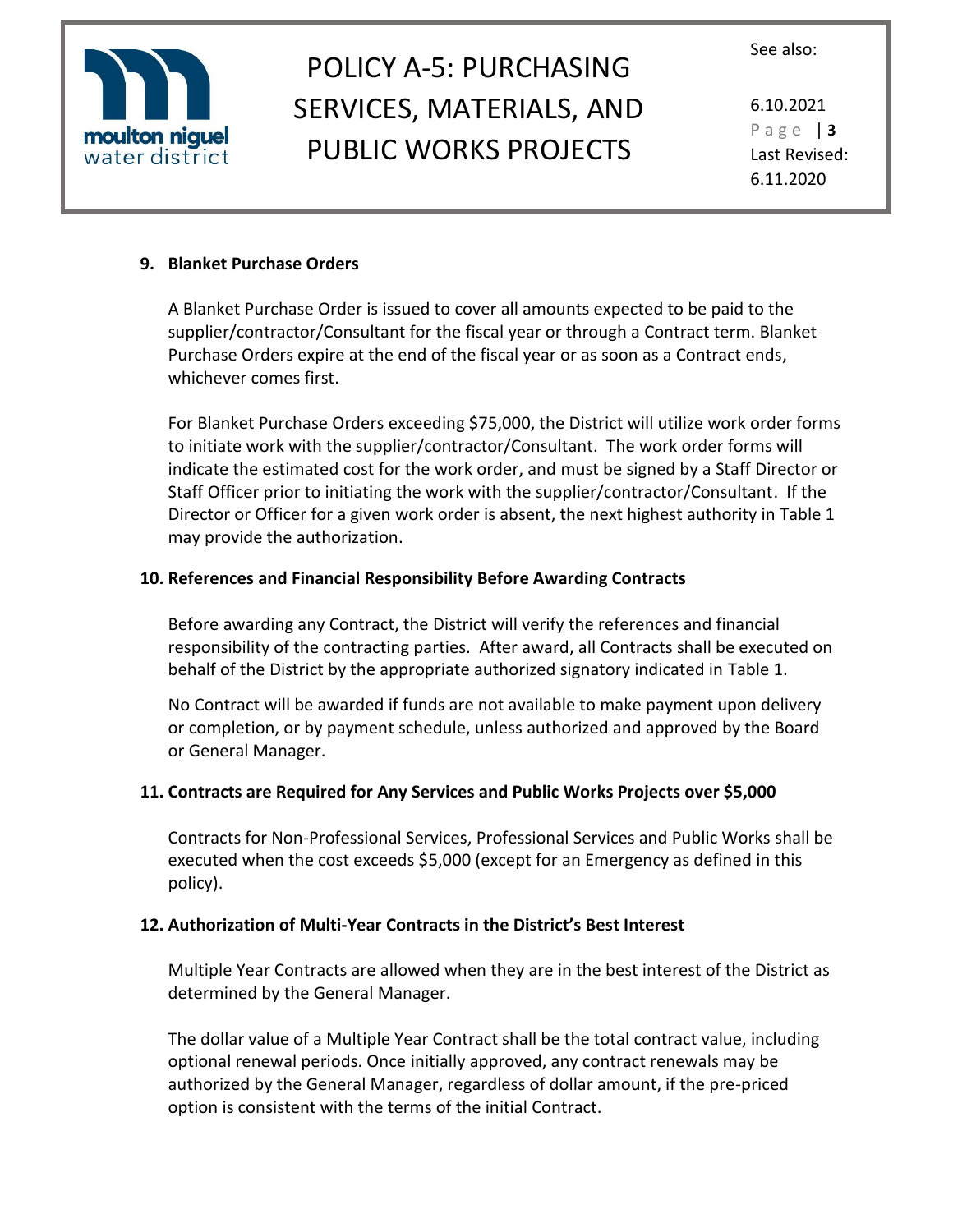

## POLICY A-5: PURCHASING SERVICES, MATERIALS, AND PUBLIC WORKS PROJECTS

6.10.2021 P a g e | **4** Last Revised: 6.11.2020

#### **13. Non-Discretionary Purchases**

Non-Discretionary Purchases do not require Board approval for payment, including those over the General Manager limit of \$75,000. Initial software license agreements and cloud-based services are subject to the purchase limits in Table 1. Purchase Orders are not required for Non-Discretionary Purchases.

#### **14. Emergency Services Above \$75,000**

The General Manager, Assistant General Manager or the assigned Emergency Operations Director may authorize Emergency expenditures for work, services, and/or supplies where the cost exceeds \$75,000 pursuant to Board policy. The Board shall be notified of any expenditures for Emergency work, services and/or supplies exceeding the General Manager's authorization limit at the next regularly scheduled Board meeting*.* 

#### **15. District Warehouse Inventory**

Purchase requests to replenish the District's warehouse inventory within established inventory re-order levels require no prior authorization or signatory approval under Table 1.

#### **16. Non-Professional Services and Materials Procurement**

The District requires a competitive bid or selection process for purchasing nonprofessional services and materials, and for Public Works projects.

For non-professional services and materials estimated to cost \$10,000 or less, District staff may request a proposal from one qualified Consultant or Vendor.

District staff will request a minimum of three bids or proposals for non-professional services and materials when the contract amount is expected to cost between \$10,001 and \$75,000.

For a non-professional services and materials contract expected to cost more than \$75,000, the District will initiate an RFP or RFQ.

- All quotes, bids and proposals must be in writing. Email is acceptable.
- RFP, RFQ, and Invitation to Bid submissions must comply with all terms of the solicitation, or any related laws. Submissions that fail to comply may be disqualified.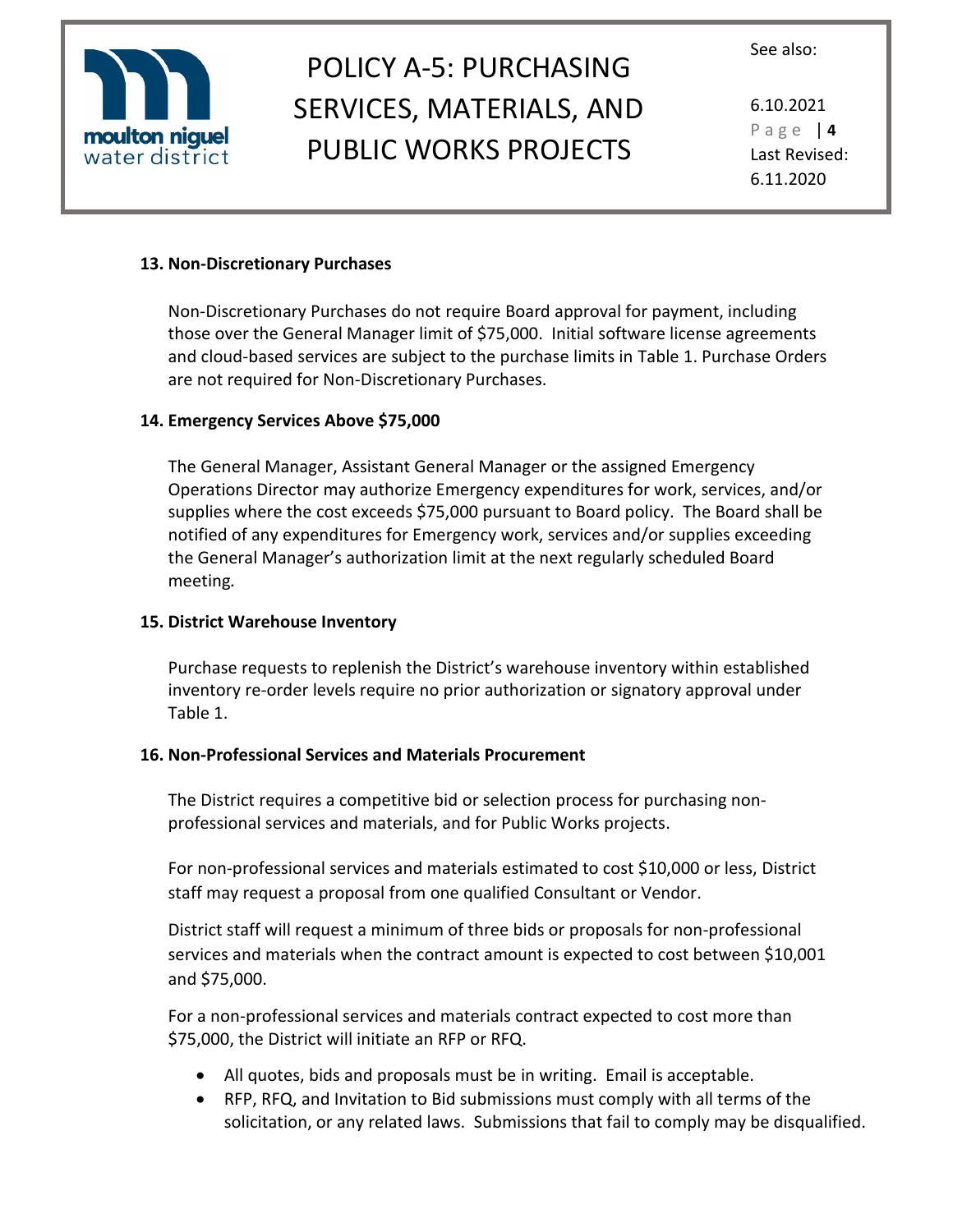

## POLICY A-5: PURCHASING SERVICES, MATERIALS, AND PUBLIC WORKS PROJECTS

6.10.2021 P a g e | **5** Last Revised: 6.11.2020

## **17. Exceptions to Competitive Solicitations**

- Sole Source Purchases
- Single Source Purchases
- Emergency expenditures
- Supplies, materials or equipment procured through a Cooperative Purchasing program with federal, state, county, or other public agencies
- Purchases made after a reasonable attempt to obtain competitive bids and:
	- No additional suppliers/providers/contractors/Consultants can be located.
	- The District receives no response from suppliers/providers/contractors/Consultants to a competitive bid.
	- No other satisfactory bids/proposals are received.

Except for purchases greater than \$75,000 and requiring Board authorization, the General Manager or Assistant General Manager may decide whether a purchase meets the criteria above to be exempt from competitive solicitation.

## **18. Public Works Contracts**

Contracts for Public Works projects shall comply with all requirements for Public Works contracts under State law, including rules for:

- Listing subcontractors.
- Posting payment bonds equal to no less than 100 percent of the total contract amount (for all Public Works contracts over \$25,000).
- Paying prevailing wages (for all contracts for Public Works exceeding \$1,000), or as otherwise required by law.

Unless the General Manager and legal counsel approve a waiver, the District requires performance bonds for all Public Works Contracts equal to no less than 100 percent of the total contract amount. Public Works Contracts let by an Invitation to Bid will be awarded to the lowest responsive, responsible bidder as allowed by State law and the District's standard Public Works contract documents.

## **19. Professional Services Procurement**

Professional Services Contracts must meet the terms of California Government Code §4525 et seq., and §53060, based on proof of competence and qualifications for the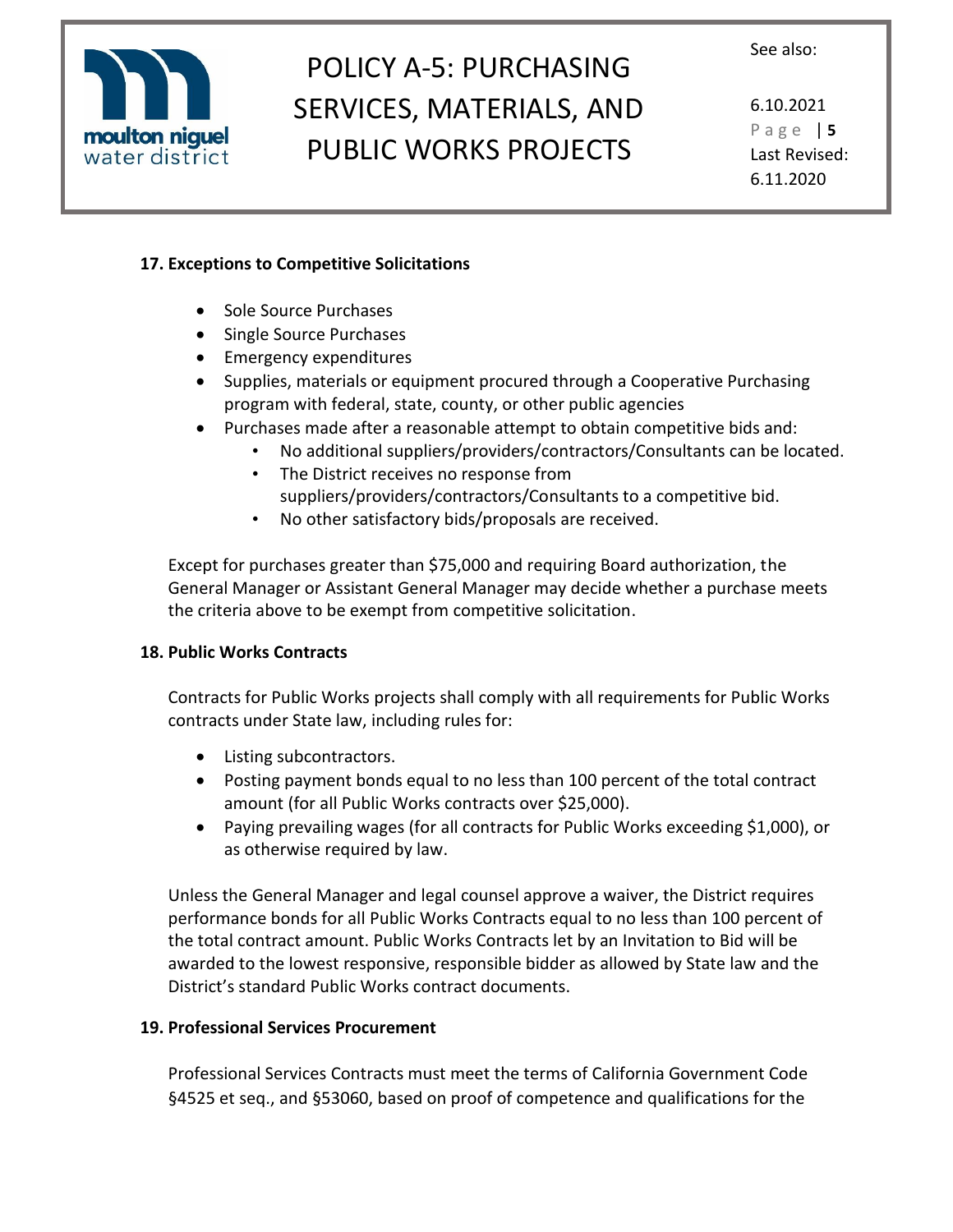

# POLICY A-5: PURCHASING SERVICES, MATERIALS, AND PUBLIC WORKS PROJECTS

6.10.2021 P a g e | **6** Last Revised: 6.11.2020

types of services to be performed at fair and reasonable prices, as determined by the District.

For Professional Services estimated to cost \$25,000 or less, District staff may request a proposal from one qualified Consultant.

District staff will request three proposals for Professional Services when the contract amount is expected to cost between \$25,001 and \$75,000.

For a Professional Services Contract expected to cost more than \$75,000, the District will initiate an RFP.

The following criteria shall apply as exceptions to the competitive solicitation requirements as indicated for Professional Services where such requirements would otherwise apply:

- In the case of sole or single source procurements of Professional Services, only one proposal from a qualified firm is required.
- For Professional Services in which it is infeasible to comply with the selection process because of the unique, exploratory or experimental nature of the project, District staff may request a proposal from one qualified Consultant.

## **20. Nonresponsive or Unqualified Bid or Response**

In response to any Invitation to Bid, RFQ, or RFP, the District may reject any unqualified bid or other response that is incomplete, irregular, amplified, unqualified, conditional or otherwise not in compliance with the solicitation documents in all material respects, and in accordance with law.

The District may waive any informality, irregularity, immaterial defects or technicalities in any bids or other responses received; and/or cancel an invitation for bids or RFP/RFQ, or reject all bids or responses for any other reason, which indicates the cancellation or rejection of all bids or responses is in the District's best interest, and in accordance with law.

Rejection of all bids or responses or cancellation of competitive solicitations, including determinations to re-bid, or re-solicit is subject to the same authority level required to award a Contract in Table 1, and as required by law.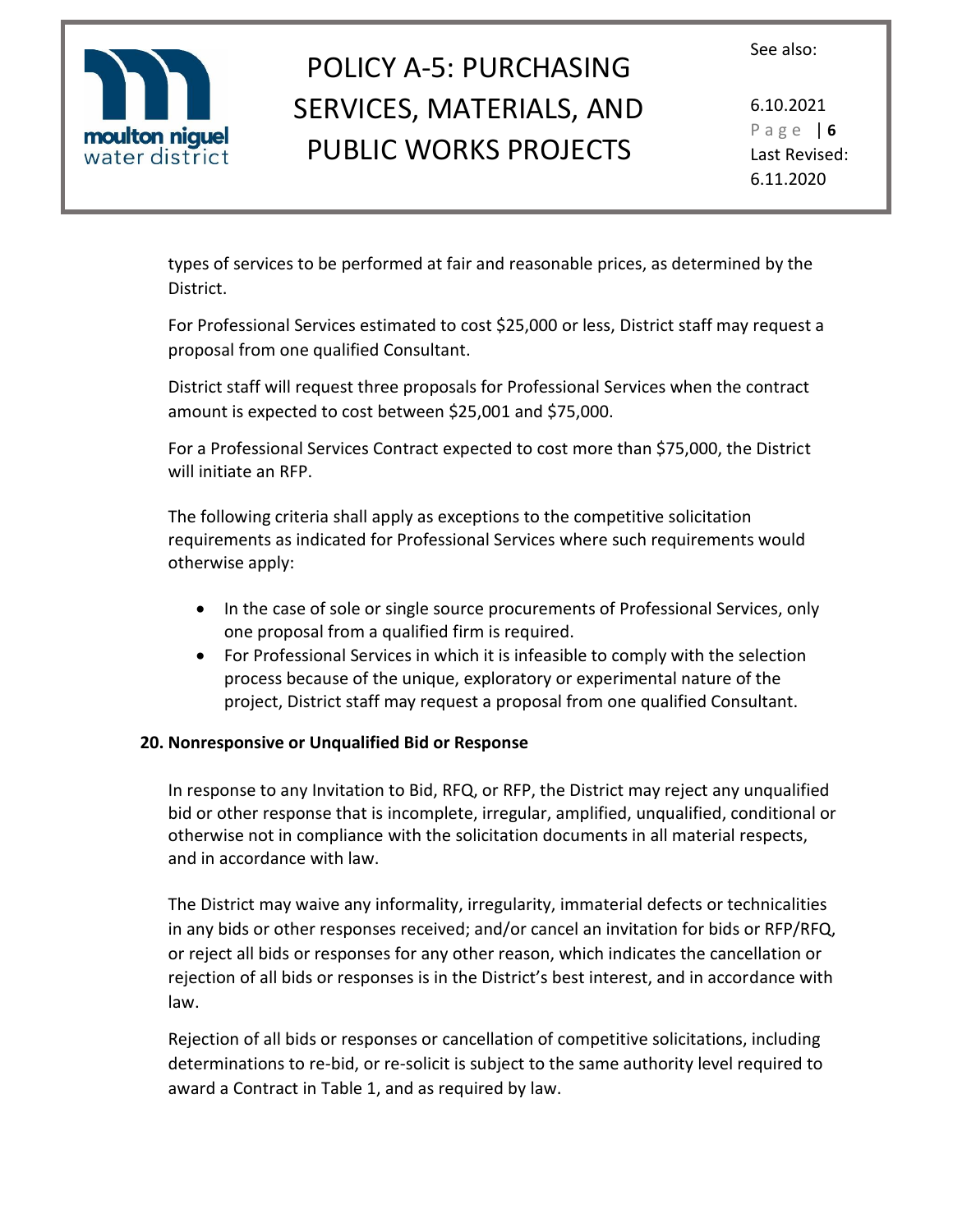

# POLICY A-5: PURCHASING SERVICES, MATERIALS, AND PUBLIC WORKS PROJECTS

6.10.2021 P a g e | **7** Last Revised: 6.11.2020

In the case of RFPs and RFQs, the General Manager and the Board reserve the right to award Contracts based upon the best interests of the District, as determined by the District.

## **21. Change Orders for Goods and Services**

The District may issue Change Orders, as required by changes in the specifications or conditions of a project, services performed, or materials issued.

Change orders or amendments that extend the expiration date of the original or Board approved contract by no more than 12 months, but do not affect the total contract price can be approved subject to the contract signing authority indicated in Table 1.

The Purchasing department may issue Change Orders up to 10 percent over the original PO without further approvals if the original purchase amount was \$10,000 or less. For any Change Order request over the original PO by more than 10 percent or the \$1,000 limit, the requesting department will complete a revised Purchase Order Requisition (approved at the levels in Table 1.)

- For Contracts and Amendments up to \$75,000:
	- Change Orders can be approved by the total appropriate authorization levels as outlined in Table 1 up to a total Contract amount of \$75,000 without Board approval.
	- Board approval is required for a Change Order if the proposed Change Order would cause the total Contract amount to exceed \$75,000.
- For Contracts and Amendments over \$75,000:
	- Board approval is required for Change Order requests which increase the contract amount, unless sufficient contract contingency was previously approved by the Board.

A Change Order above the Change Order limits set forth in this policy may be authorized by the General Manager or Assistant General Manager prior to Board approval if:

• A delay in Change Order authorization could result in a negative financial impact to the District.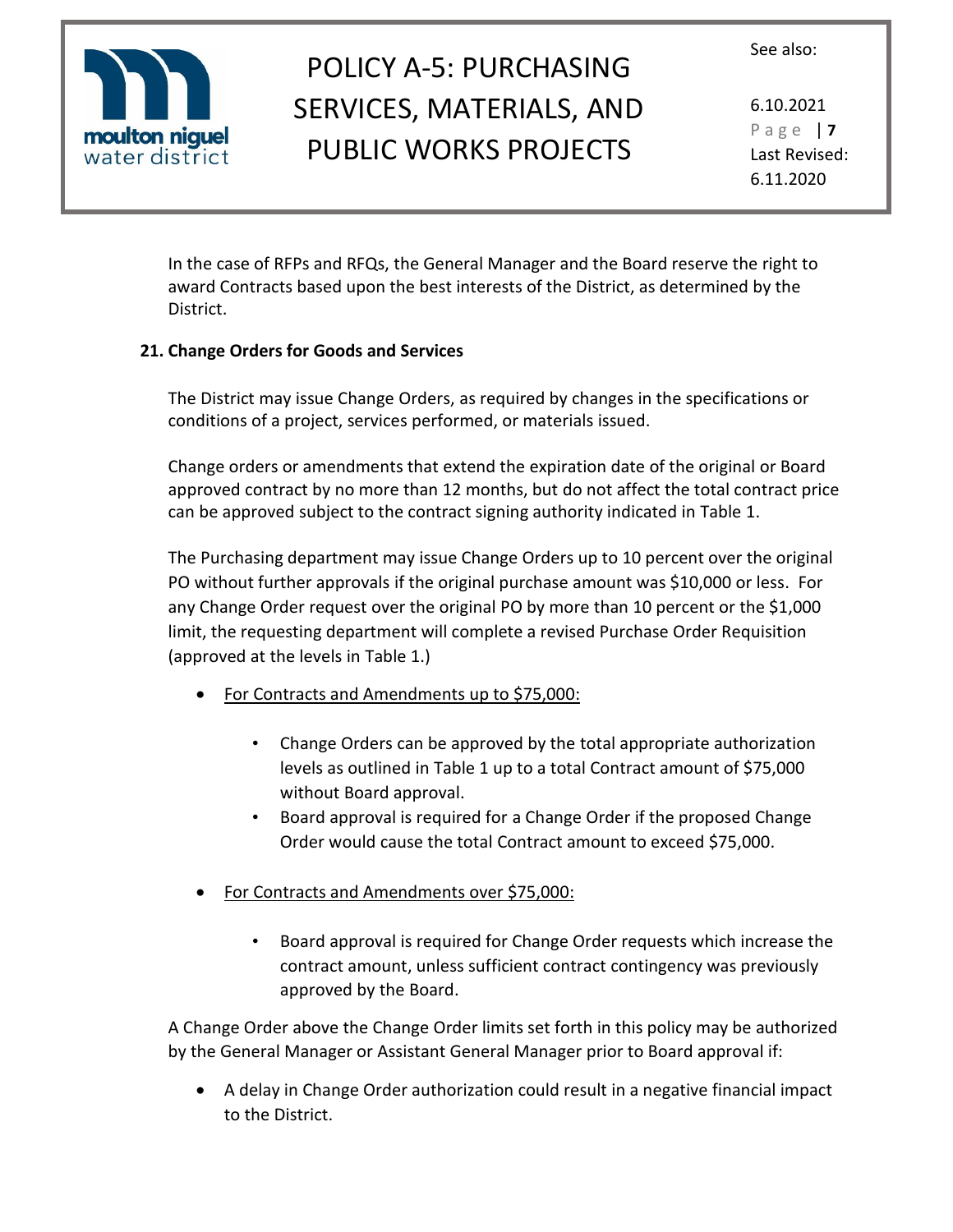

## POLICY A-5: PURCHASING SERVICES, MATERIALS, AND PUBLIC WORKS PROJECTS

6.10.2021 P a g e | **8** Last Revised: 6.11.2020

- A delay in Change Order authorization could result in damage to or impairment of the operations of a District facility.
- An Emergency exists which requires immediate work/services.

The Board shall be notified by the General Manager of any Change Order above the General Manager's authorized limit at the next Board meeting.

## **22. Personal Financial Interest in District Contract**

Board members and District staff, spouses, or dependent children shall not be financially interested in any contract made by them in their official capacity. (Government Code Section 1090).Board Members and District staff, spouses, or dependent children shall not participate in any way to influence a governmental decision in which they have a financial interest. (Government Code Section 87100).

All District employees (other than Administrative Personnel not under Designated Positions in the District's Conflict of Interest Code) authorized under this Policy to make purchases or enter into agreements on behalf of the District will complete a Statement of Economic Interests (Form 700) and comply with the District's Conflict of Interest Code.

Confidential or proprietary information must be handled with due care and proper consideration of ethical and legal ramifications and governmental regulations. Purchasing activities must be performed in accordance with all applicable laws and this policy. Employees/individuals who violate the standards set forth in this Section are subject to disciplinary action consistent with District Personnel and Salary Policy.

## **23. This District Makes Purchases as a California Water District**

As a California Water District, the District is not required by State law to competitively bid any purchases, unless otherwise stated in this policy.

The District may:

- Enter into non-bid contracts for Public Works.
- Purchase materials, services and supplies.
- Contract for design-build work.
- Job-order contracting.
- Enter into Cooperative Purchasing contracts to plan, build, and maintain Public Works.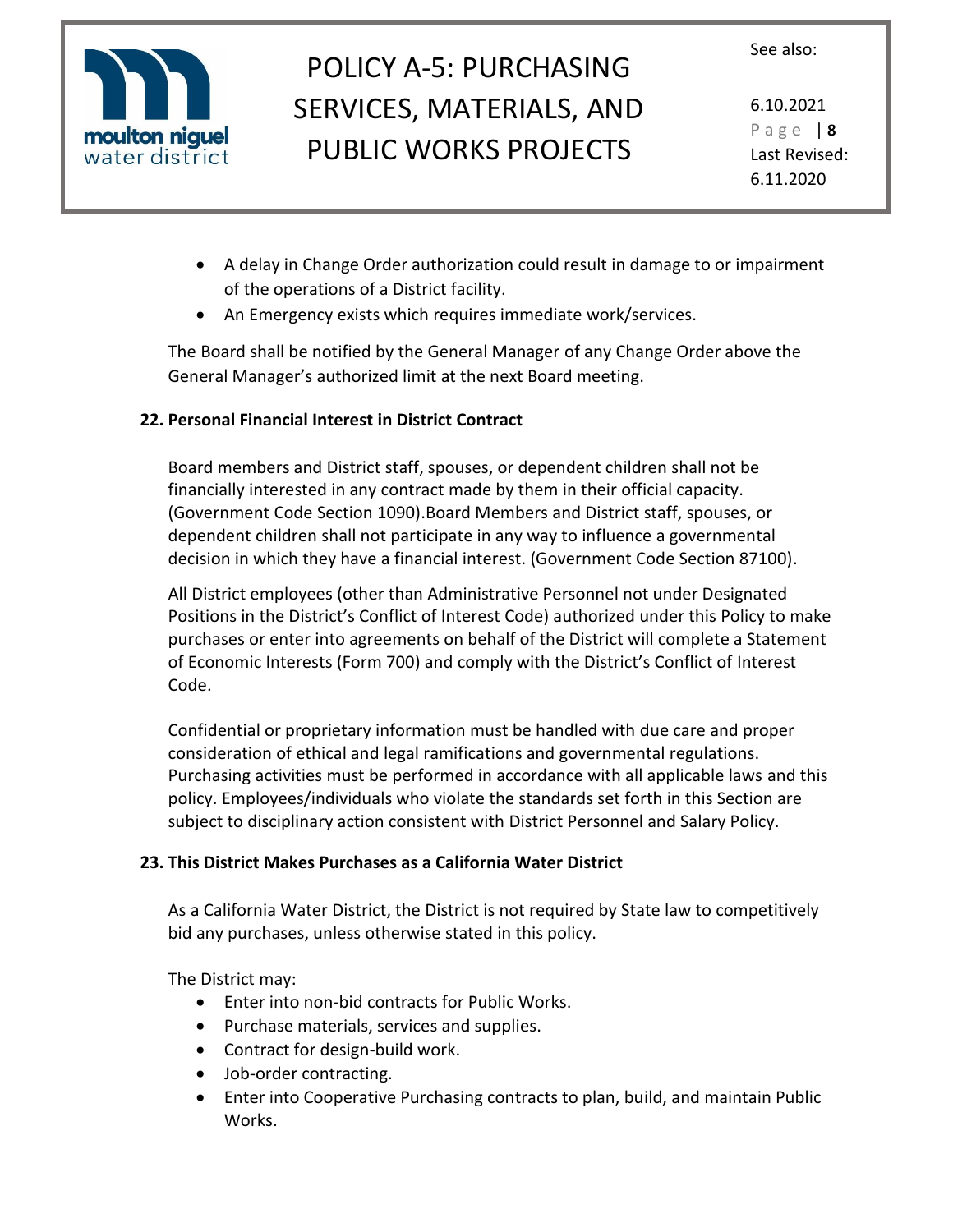



6.10.2021 P a g e | **9** Last Revised: 6.11.2020

• Undertake any other form of contract found to be in the District's lawful best interest.

## **24. Maintenance of this Policy**

The General Manager and assigned representatives, working with the District's legal counsel, will maintain and propose revisions to this policy as needed. All changes to this policy shall require the approval of the Board of Directors. In all cases, the District shall implement this policy in a manner that is consistent with Federal, State or local regulations.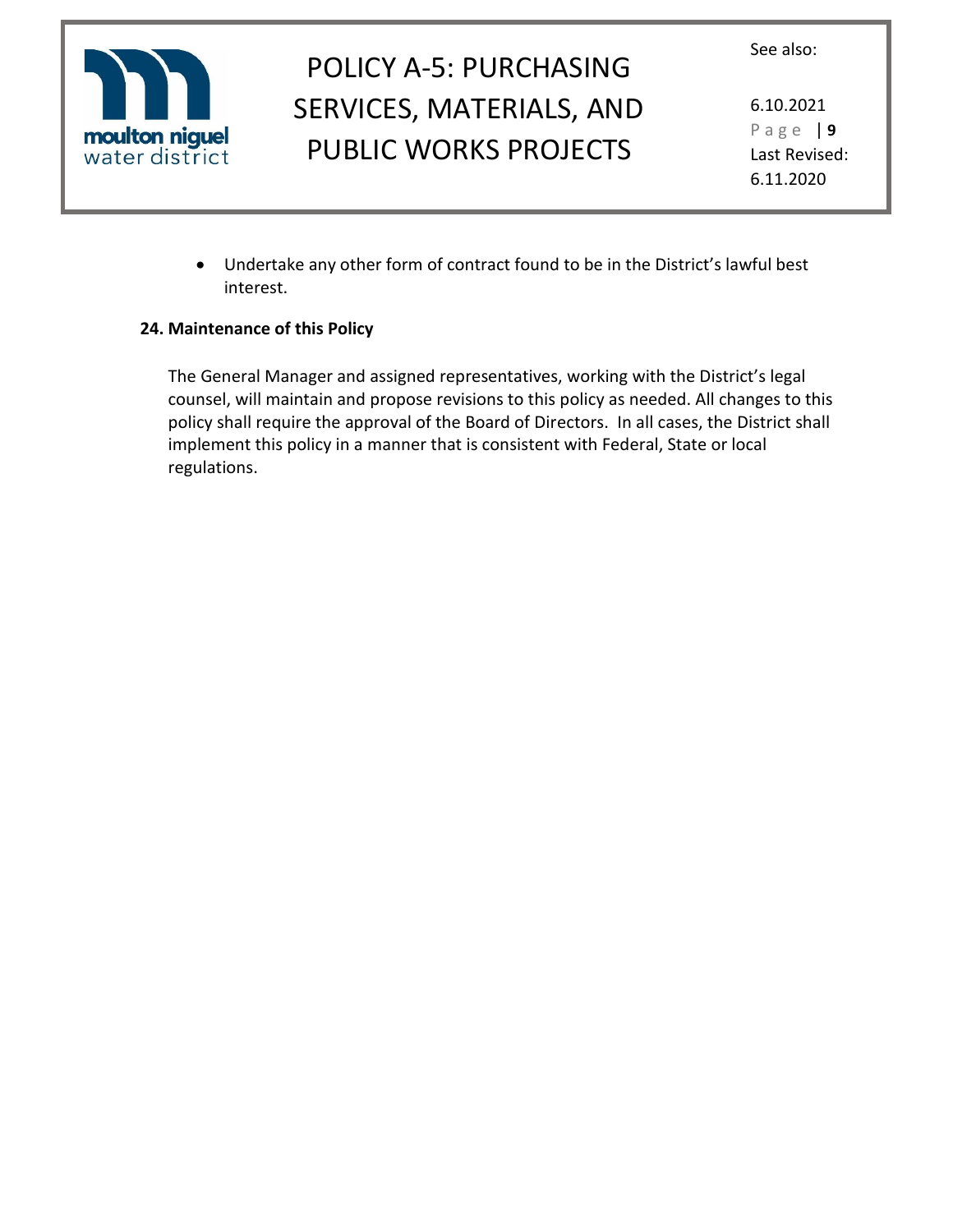



6.10.2021 P a g e | **10** Last Revised: 6.11.2020

#### **DEFINITIONS:**

**Administrative Personnel** – District administrative employees authorized by the General Manager to purchase miscellaneous items, food and travel in support of District functions; includes Administrative Assistant, Administrative Analyst, Human Resources Administrator and any other administrative position as authorized by the General Manager.

**Amendment** – A written change or addition to a legal document which, when properly executed, has the same legal validity of the original document.

**Blanket Purchase Orders** - Used for payment to the same supplier/contractor/Consultant multiple times, or for ongoing monthly purchases/expenses.

**Board** – The Board of Directors of Moulton Niguel Water District.

**Change Order** – A written Amendment modifying the terms of an existing Contract or Purchase Order.

**Consultant** – An individual, firm or entity that provides or offers to provide Professional Services to the District.

**Contingency** - A predetermined amount or percentage of a Contract held for changes in a Public Works project.

**Contract** - Written agreement authorizing a contractor, Consultant, supplier or service provider to provide materials or services, or Public Works, in accordance with the material requirements, conditions or scope of work stated in the Contract.

**Cooperative Purchasing** – Participation with other agencies in cooperative purchasing arrangements and programs to leverage the benefits of volume purchases, delivery and supply chain advantages, best practices, and the reduction of administrative time and expenses.

**District** –Moulton Niguel Water District.

**Emergency** – A situation in which unforeseen circumstances present an immediate risk of harm or hazard to the public health, safety, and welfare, or to the District property, or threaten serious interruption of District operations.

**General Manager** – General Manager of the District or the person appointed by the Board to act in the capacity of the General Manager and authorized to administer this Policy on his/her behalf.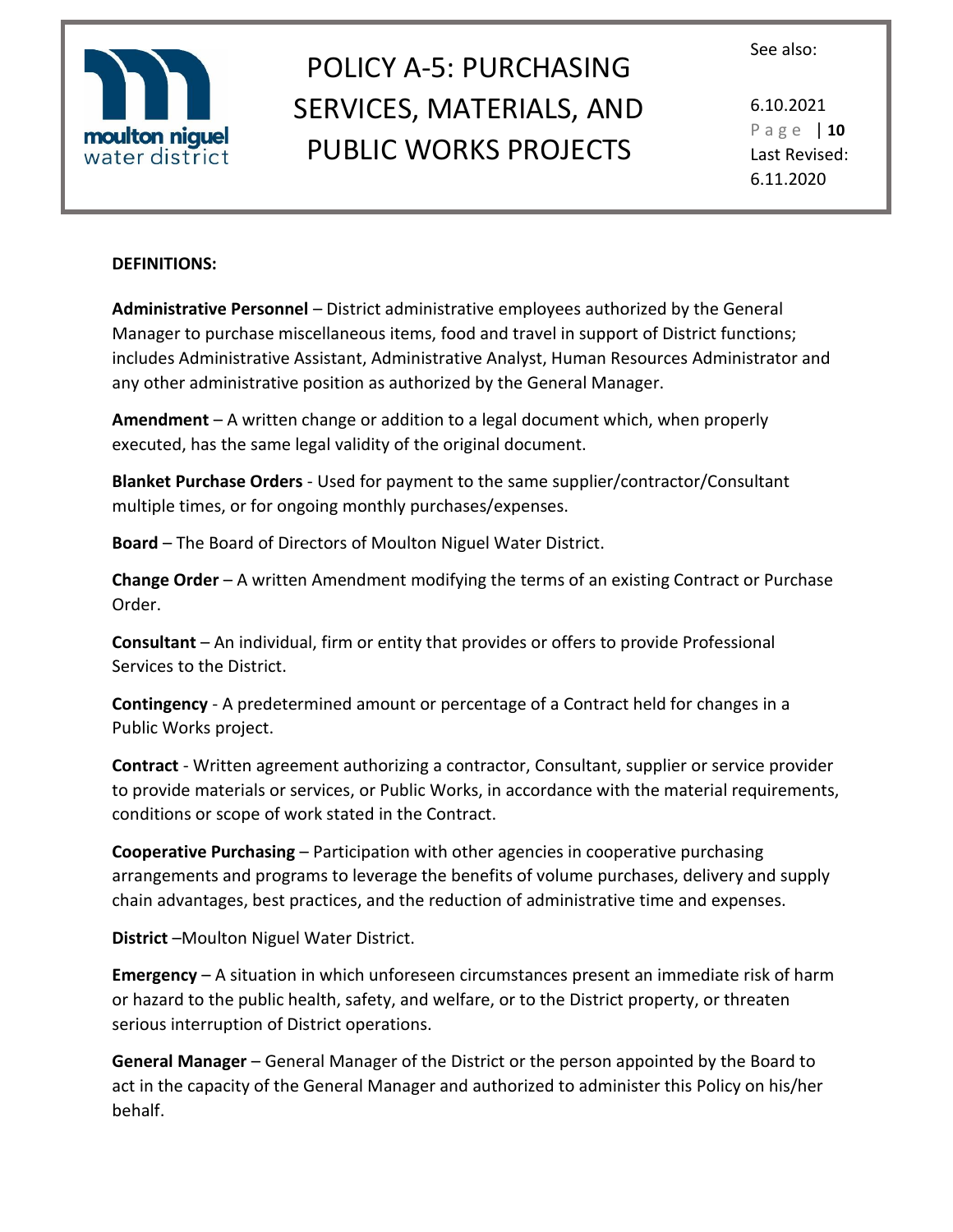

# POLICY A-5: PURCHASING SERVICES, MATERIALS, AND PUBLIC WORKS PROJECTS

6.10.2021 P a g e | **11** Last Revised: 6.11.2020

**Invitation for Bids** - A formal process for soliciting sealed bids from qualified prospective suppliers or Public Works contractors. Typically involves a formal bid opening, and the awarding of a Contract to a responsive and responsible supplier or contractor based on price and other specified factors, and as otherwise required by law.

**Multiple Year Contract** - A Contract for the purchase of services or materials, or for Public Works for a multiple year term or that may contain provisions to extend performance by exercising optional renewal periods. A Multiple Year Contract does not obligate the District beyond the initial award period and shall not provide for a cancellation payment to the contractor if options are not exercised.

**Non-Discretionary Purchases** – Payments to utilities and national, state or local agencies that relate to routine obligations and expenses essential to the District's ability to provide service to customers and that have been approved in fiscal year operating or capital budgets, and for the purposes of this policy, shall also include expenses previously approved by the Board, which would require significant advanced planning to change service providers, such as software license agreement renewal/ cloud based services renewal, insurance providers, and healthcare providers.

**Non-Professional Services** – Services other than Professional Services, including supply and maintenance services.

**Procurement** - The purchase or lease of materials, supplies, equipment or services, or Public Works.

**Professional Services** – Any type of special service or advice in financial, economic, accounting, engineering, legal or administrative matters by persons specially trained and experienced and competent to perform the special services required. (California Government Code § 53060.) Such services include but are not limited to architectural; engineering; environmental; financial; land surveying; construction management; audits; training services; legal services; preparation of planning or studies; technology application development; and personnel, job classification and benefit studies.

**Public Works** – As defined by California Public Contract Code Section 22002, public projects include construction, reconstruction, alteration, renovation, improvement, demolition, and repair work involving any publicly owned, leased or operated facility. Maintenance work is not considered a public project for purposes of this definition.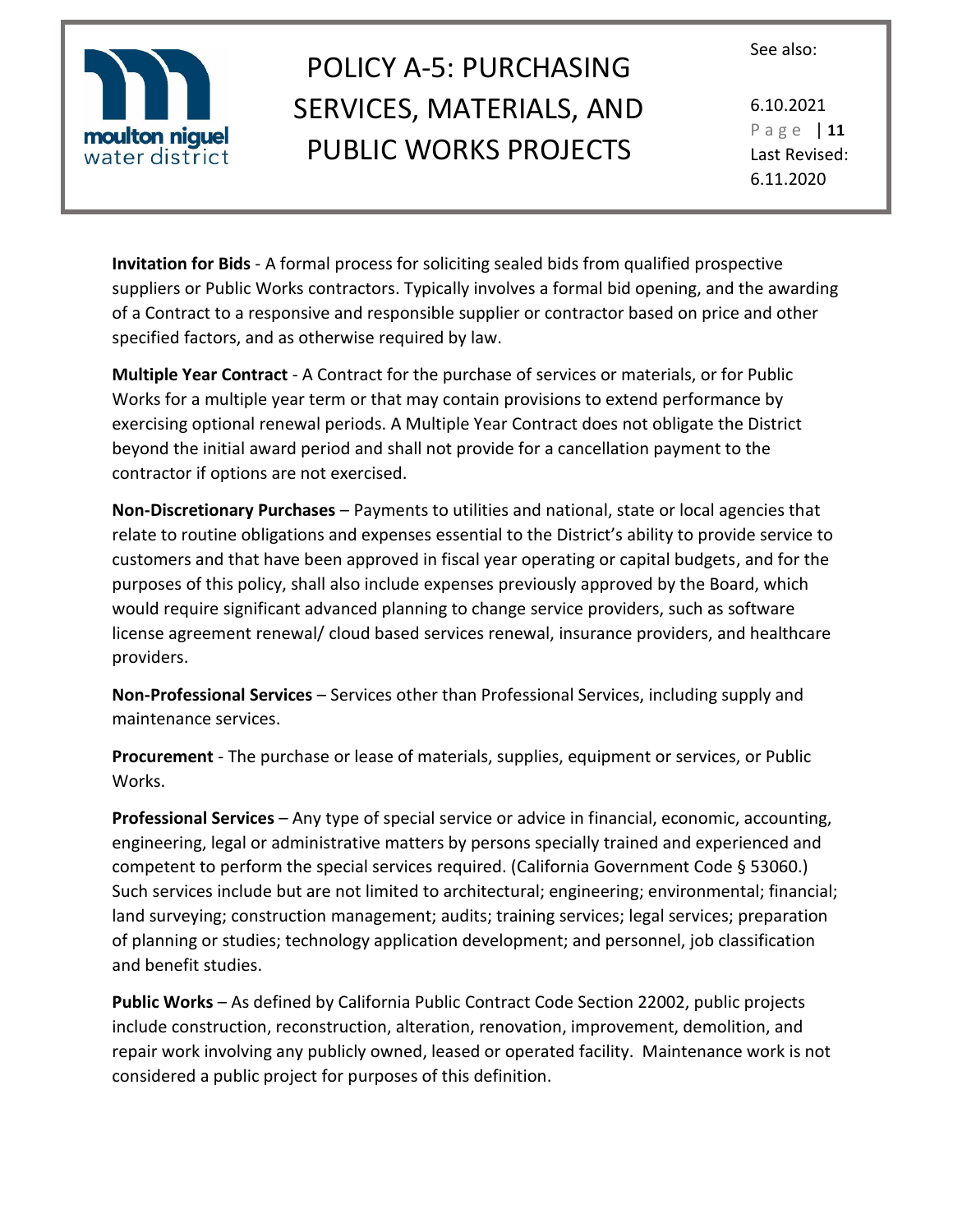



6.10.2021 P a g e | **12** Last Revised: 6.11.2020

**Purchasing Card** - A form of charge card that allows materials and services to be purchased without using a Purchase Order. The District participates in the Cal Card and Home Depot credit card programs.

**Purchasing Department** – The District employees assigned the duties of identifying vendors, obtaining competitive bids, issuing and processing Purchase Order Requisitions, maintaining office inventory, and assisting the General Manager in the application of Policy procedures within the District.

**Purchase Order (PO)** – An authorization, under a standardized form in which the party designated as the "provider" is to provide materials and/or services for which the District agrees to pay.

**Request for Proposal (RFP)** - A solicitation used for the procurement of Professional Services and Non-Professional Services. Prospective suppliers or Consultants submit requested information and are evaluated/awarded based on pre-established criteria.

**Request for Quotes (RFQ)** - A solicitation used for procurement of supplies, materials, or equipment.

**Requisition (REQ)** - The procedural method by which departments may request a PO for the purchase of materials, supplies or equipment. Requisitions are entered into the District's Enterprise Resource Planning system application.

**Single Source Purchase** - Procurement where: (1) there is a compelling reason for only one source, a preferred brand, like material, etc., to be procured; or (2) the commodity is unique, including, but not limited to, acquisition of data processing, telecommunications and word processing equipment, goods and services; or (3) the purchase of a specific brand name, make or model is necessary to match existing District equipment or facilitate effective maintenance and support; or (4) when it is in the best interest of the District to extend or renew a Contract from a previous contract period, based on satisfactory service, reasonable prices, avoidance of start-up costs, avoidance of interruptions to District business, or good business practices.

**Sole Source Purchase** - Procurement where only one viable source exists. This is usually due to legal restrictions of patent rights, a proprietary process, warranty issues, original equipment, copyrights, etc.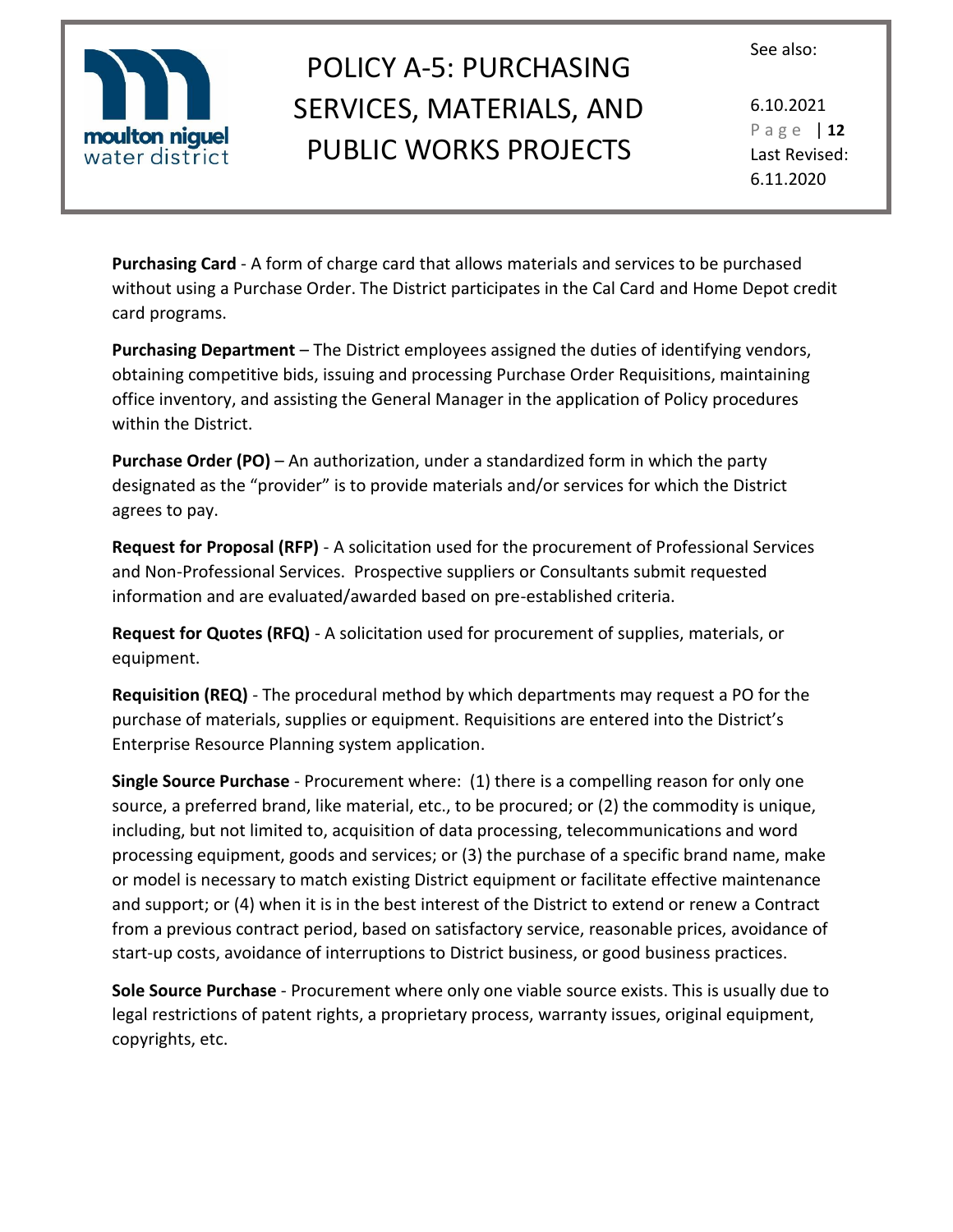

# POLICY A-5: PURCHASING SERVICES, MATERIALS, AND PUBLIC WORKS PROJECTS

6.10.2021 P a g e | **13** Last Revised: 6.11.2020

**Work Order** – Request and approval for services or performances of specific tasks to be completed, and placed against a pre-established contract. Vendors may also use the terms "task order" and "statement of work". For District purposes, these items will be treated as "work orders". (These typically apply to on call or as needed contracts or Blanket Purchase Orders).